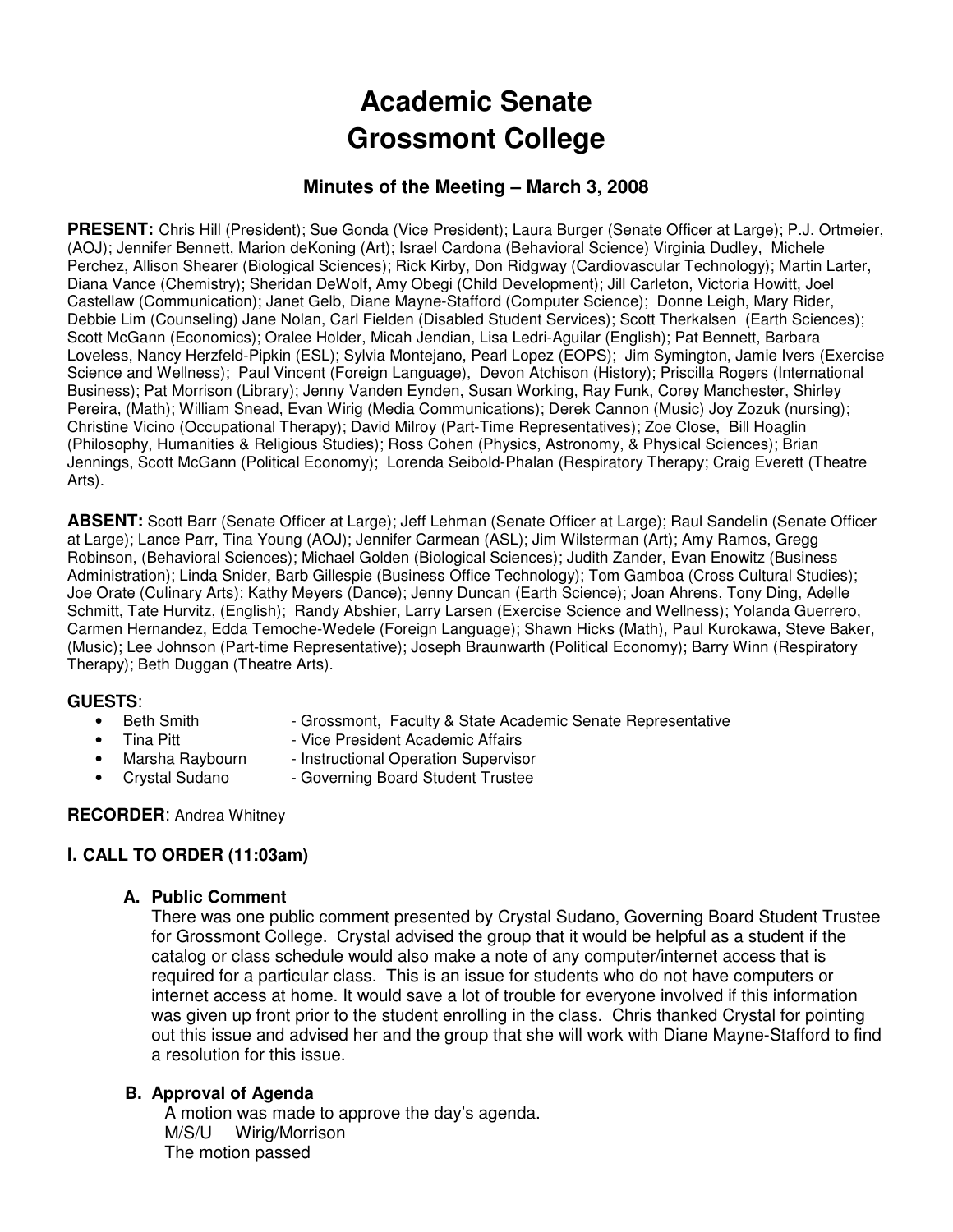### **C. Approval of Minutes from February 4, 2008**

A motion was made to approve the minutes from the February 4, 2008 meeting. M/S/U Mayne-Stafford/Morrison The motion passed

#### **II. PRESIDENT'S REPORT**

#### **A. Announcements**

#### **B. College wide Professional Development**

 Chris welcomed Victoria Howitt to the floor to give an announcement regarding "College-wide Professional Development". Victoria announced she is one of the faculty members on the "College-wide Professional Development Committee". She advised the group that everyone should have received an email with information about the "vision quest". The idea is to spend some time with the faculty, staff, administrators, and students getting to know one another and to come up with a vision for the campus. The vision quest activities are planned for three separate Fridays in April. The committee is asking everyone to choose one Friday that works for you and select your top three activity choices. The majority vote will decide the activities and the participants will then be arranged into groups.

#### **C. Accreditation Report**

 Chris presented a summary of the Accreditation Report. She noted that the summary is not the entire report and if anyone would like to view the report in its entirety they can visit the campus website for that information. The attachment shows seven recommendations from the accrediting committee. Chris outlined the information from the attachment with the group and shared some important dates. She advised the group that every March 15<sup>th</sup> there is an annual academic report for Students Learning Outcomes (SLOs). The report details the progress on SLO development and assessment cycles. By October 15<sup>th</sup>, 2008 a progress report addressing four of the seven recommendations is due. Once the report is submitted it will followed up by a visit to the campus, likely sometime in November. The areas that the ACCJC Visiting Team will be looking at are recommendations 1, 2, 3 and 7. By 15 October 2009, there is a second report due for recommendations 5 and 6. By 15 October 2010 all the information must be rolled together and put into the mid-term report. It has been decided that a faculty member and an administrator will be assigned as a writing pair for each recommendation. The reports need to be completed by the end of the spring semester in order to get it edited and compiled over the summer and ready for the constituent bodies to review it in September.

Chris thanked everyone for their hard work with SLOs during flex week. However, there are a couple key items that still need to be done. She asked the departments to fill out a green sheet that detailed their plans for developing SLOs and assessments during the spring 2008 semester and return it to Chuck Passentino's mailbox by 11 March 2008. Chris also stated she will email everyone the form so it can be done electronically. There was a Q/A/Comment discussion between the group and Chris.

Chris announced that Chuck Passentino will become a department chair in Fall 2008 and a replacement will need to be selected for SLO Coordinator. The senate needs to select a new replacement as soon as possible to work with Chuck to get up to speed quickly.

A motion was made to follow the previously-established procedure to have interested individuals respond to a questionnaire and provide biographical information. The senate officers were charged with reviewing the applications and selecting a replacement.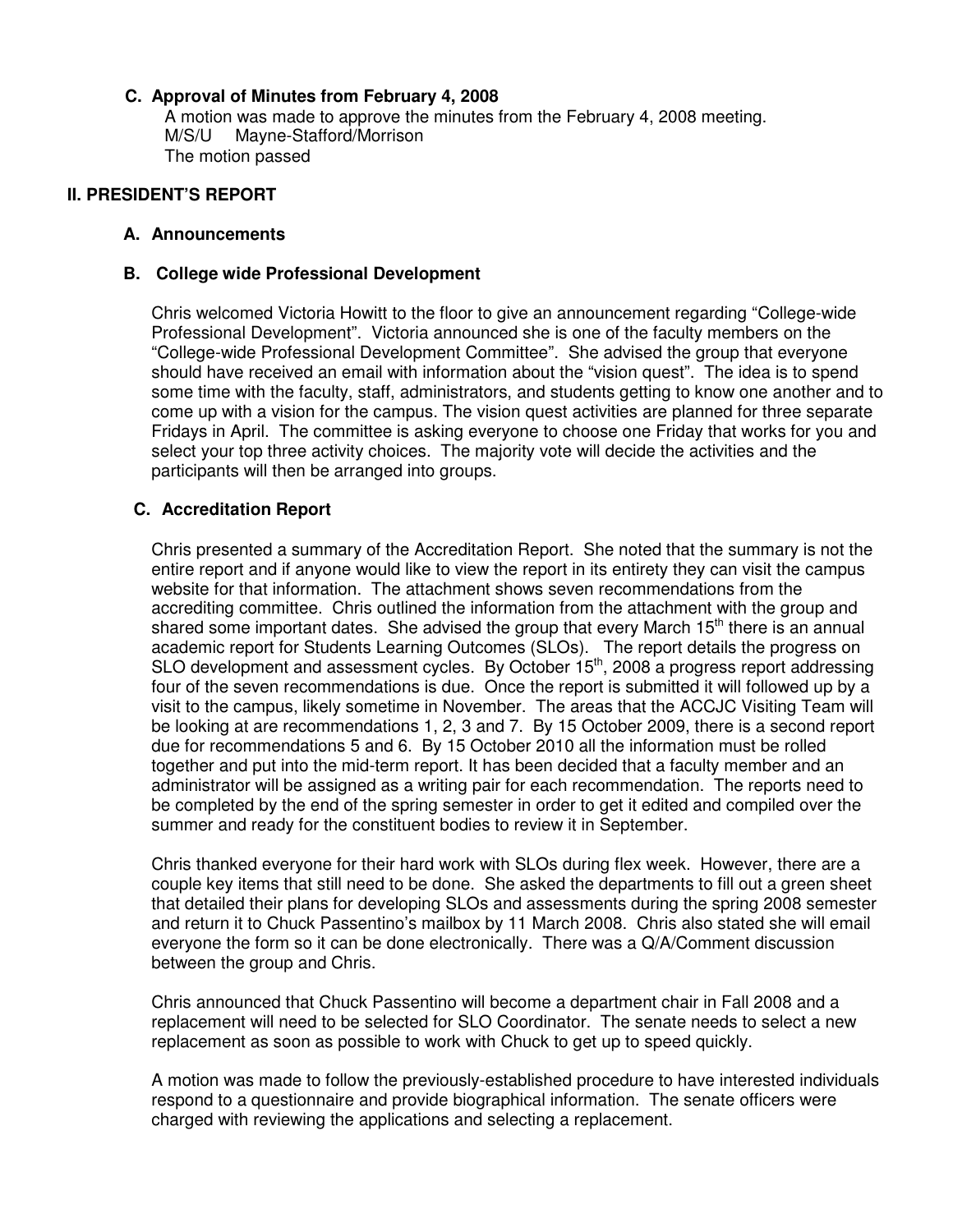#### M/S Gonda/Bennett

A Q/A/Comment discussion occurred. Some key points that were discussed were:

- Bill Hoaglin suggested that the senate officers first think about which colleagues are qualified and then asking those colleagues if they would be willing to take over the position.
- Another comment was made to ask Chuck for his opinion with regard to who would be a good replacement.

A vote was taken by Chris to move forward with the motion.

The motion passed unanimously.

#### **III.COMMITTEE REPORTS**

#### **A. Curriculum – Report on University Transfer Studies Degree Conversion**

 Chris asked Sue Gonda to give a report with regard to the Transfer Studies Degree Conversion. Sue passed out a handout with information which she reviewed with the group. She reported that there are new Title 5 changes that require us to eliminate our general studies and transfer studies degrees and replace them with degrees that have an 18-unit emphasis. The G.E. transfer patterns do not by themselves satisfy the requirements of the Title 5 language. The statewide academic senate has voted and advised the colleges not to use the word "transfer" or "university" in the degrees. Sue stated that the degree conversion needs to be in the catalog for next year. Janice Johnson, the articulation officer here at Grossmont, has prepared a draft. Beverly Wight, Evaluations Advisor, will prepare drafts for the General AA and AS degrees. The curriculum committee would like to send out the drafts immediately to all the department chairs showing the list of courses of each divisional general studies degree for their review. Sue also made it clear to everyone that these first converted versions are not written in stone and they can always be changed later. With regard to university transfer degrees Sue distributed and reviewed another handout with examples given by the systems office. Chris thanked Sue for working very hard to move this issue forward and advised the group to contact Sue with any questions or concerns.

#### **IV. ACTION ITEMS**

None

# **V. INFORMATION ITEMS**

#### **A. Equivalency Process**

Chris explained equivalency to the "Minimum Qualifications" and discussed the Disciplines list where those qualifications can be found. Chris stated that we have been out of compliance in our application of equivalency and need to establish clear and documented criteria for granting discipline, not course, equivalencies. The District Human Resources office has been requesting updated information for the files of those faculty that had apparently been granted course equivalencies. At the joint senate meeting in Fall 2007, the senate presidents introduced a proposal outlining a process for documenting district equivalencies. In addition, Chris reviewed the yellow handout with the group and stated this handout was the philosophy that was adopted by both senates. One of the recommendations states: